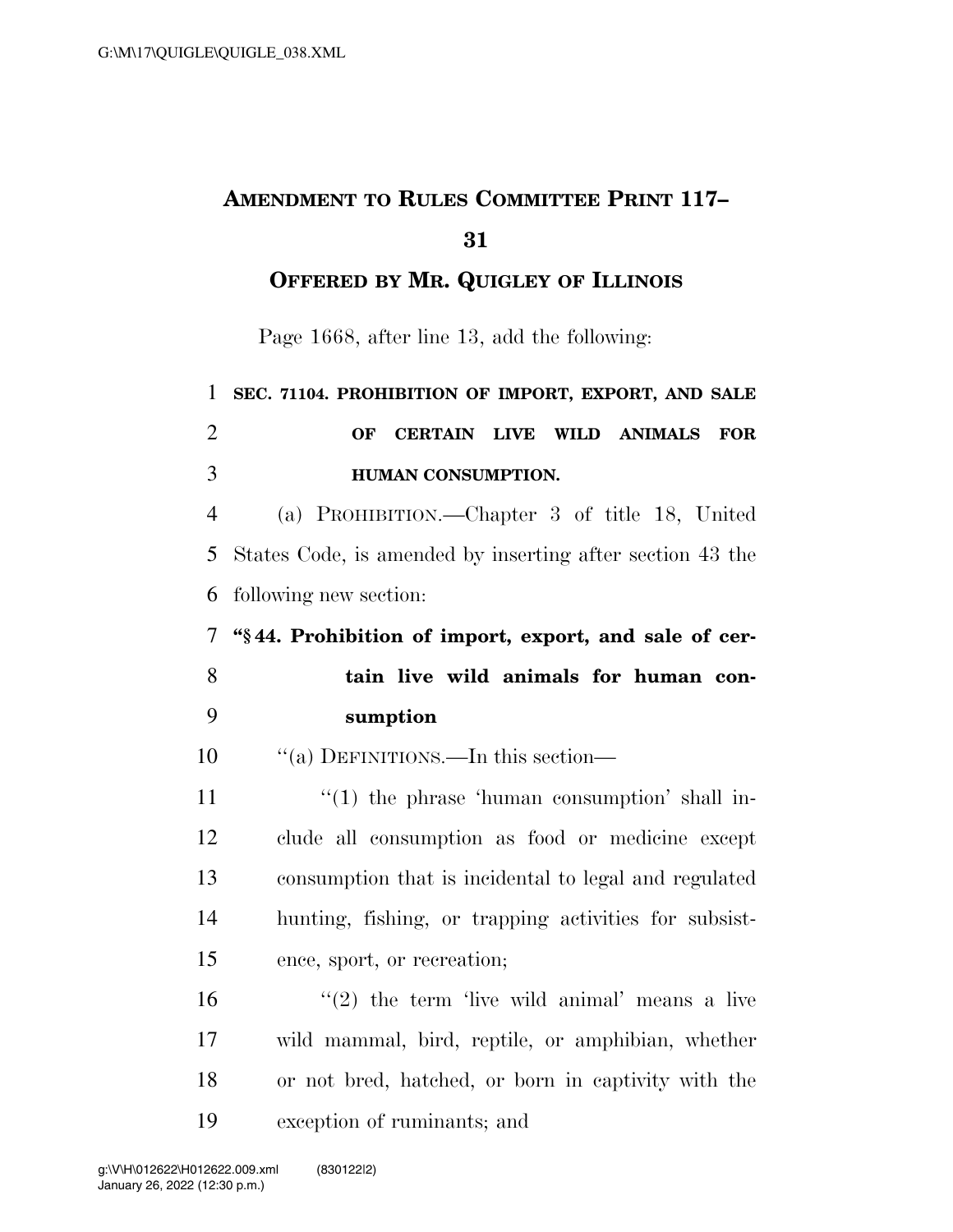| $\mathbf{1}$   | $\lq(3)$ the term 'wild' has the meaning given that            |
|----------------|----------------------------------------------------------------|
| $\overline{2}$ | term in section 42.                                            |
| 3              | "(b) PROHIBITIONS.—It shall be unlawful for any                |
| $\overline{4}$ | person-                                                        |
| 5              | $``(1)$ to import or export, or offer to import or             |
| 6              | export, any live wild animal for human consumption             |
| 7              | as food or medicine;                                           |
| 8              | $(2)$ to sell, offer to sell, purchase, or offer to            |
| 9              | purchase, for human consumption as food or medi-               |
| 10             | cine a live wild animal, including but not limited to,         |
| 11             | through sale or purchase at a live animal market; or           |
| 12             | $\cdot\cdot\cdot(3)$ to attempt to commit any act described in |
| 13             | paragraph $(1)$ or $(2)$ .                                     |
| 14             | $``(e)$ PENALTIES.—                                            |
| 15             | " $(1)$ In GENERAL.—Any person who knowingly                   |
| 16             | violates subsection (b) shall be imprisoned for not            |
| 17             | more than 5 years, fined in accordance with section            |
| 18             | 3571, or both.                                                 |
| 19             | "(2) MULTIPLE VIOLATIONS.—Each violation of                    |
| 20             | subsection (b) shall constitute a separate offense.            |
| 21             | "(3) VENUE.—A violation of subsection (b) may                  |
| 22             | be prosecuted in the Federal judicial district in              |
| 23             | which the live wild animal at issue was sold, pur-             |
| 24             | chased, transported, slaughtered, processed, kept, or          |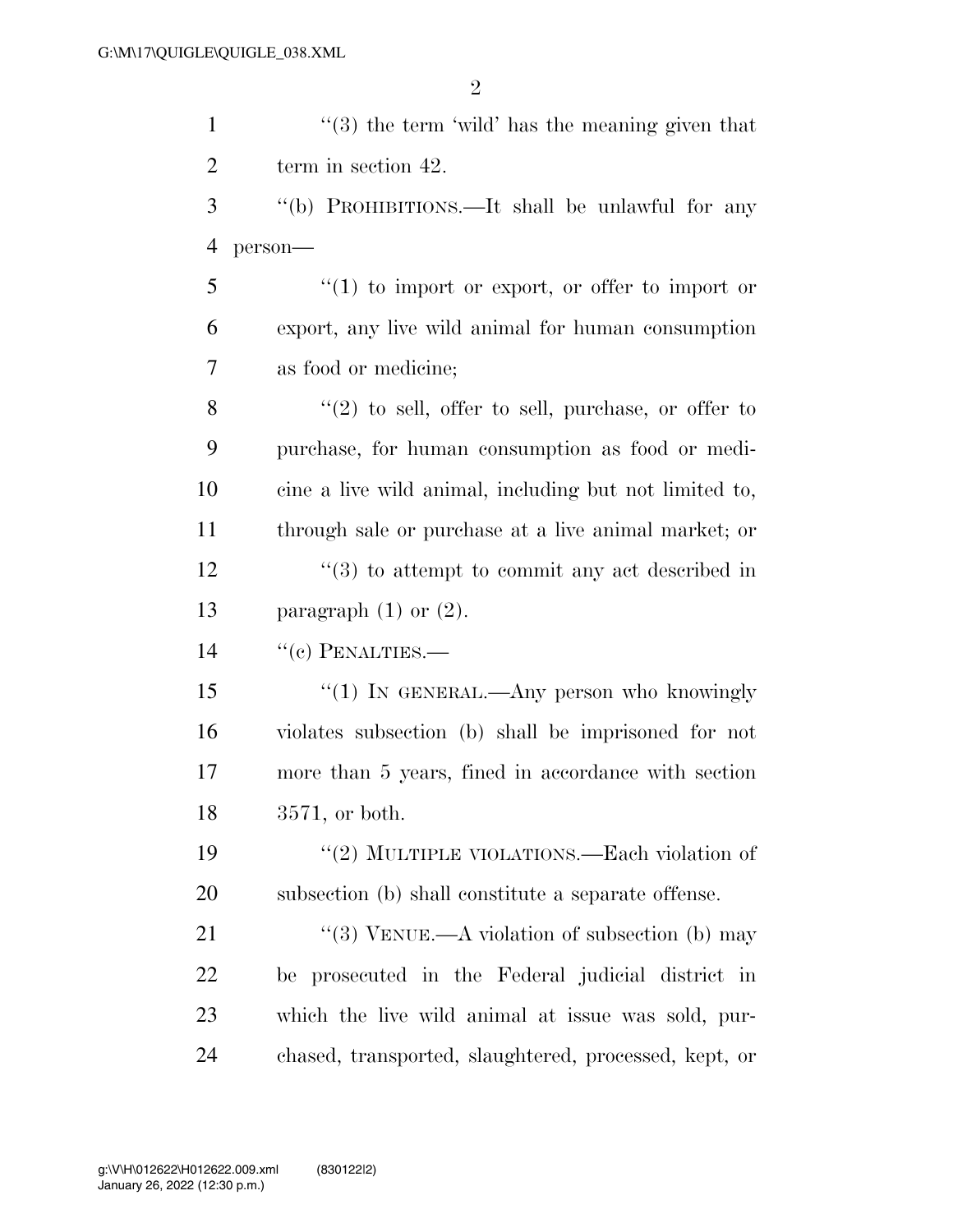3

- 1 consumed, or any judicial district in which such ac-2 tion was offered or attempted.
- 3 ''(d) ENFORCEMENT.—The provisions of this section, 4 and any regulations issued pursuant thereto, shall be en-5 forced by the Secretary of Interior. The Secretary may 6 utilize by agreement, with or without reimbursement, the 7 personnel, services, equipment, and facilities of any other 8 Federal agency or any State agency or Indian tribe for 9 purposes of enforcing this section.''.
- 10 (b) CONFORMING AMENDMENTS.—
- 11 (1) TABLE.—The table of sections for chapter 12 3 of title 18, United States Code, is amended by in-13 serting after the item relating to section 43 the fol-14 lowing:
	- ''44. Prohibition of import, export, and sale of certain live wild animals for human consumption.''.
- 15 (2) LACEY ACT AMENDMENTS OF 1981.—Section 16 5 of the Lacey Act Amendments of 1981 (16 U.S.C. 17 3374) is amended— 18 (A) in subsection  $(a)(1)$ —
- 19 (i) by deleting ''or any'' and inserting 20  $\text{``any''; and}$
- 21 (ii) by inserting "or section 44 of title 22 18, United States Code,'' before ''shall be 23 subject";